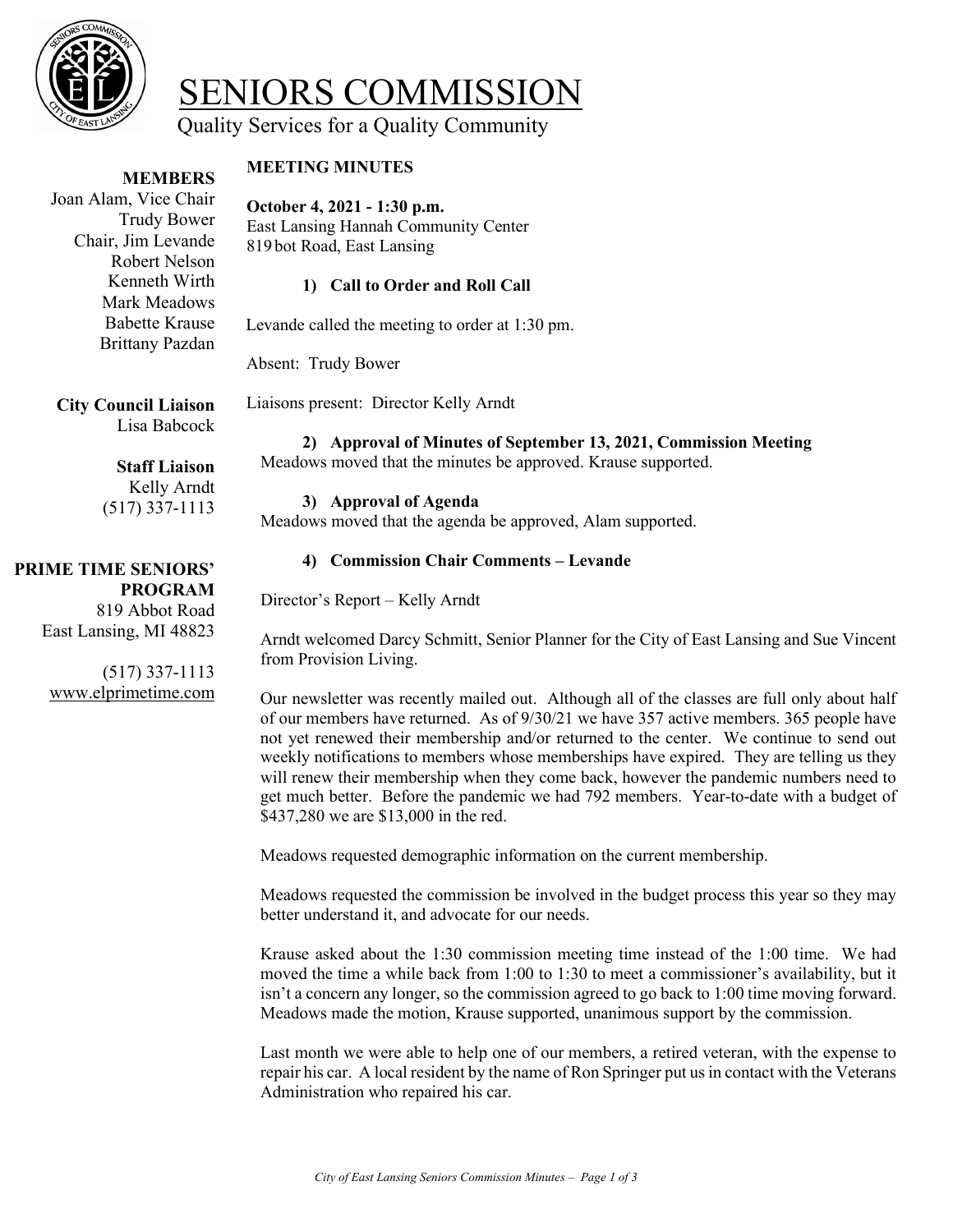Marcia VanNess will be appointed to the Senior Commission to fill the last couple of months of House's term.

A) City Council Liaison Report – Lisa Babcock - No Report

B) Age-Friendly Communities – Dr. Levande Levande reported the Age-Friendly Communities Steering Committee will be meeting next month so there is no report at this time.

#### **5) New Business**

A) Provision Living: Darcy Schmitt, the Senior Planner from the Planning Department shared the floor plans for the Provision Living Facility on Chandler Road. There are 106 units: 65 units in the assisted living area with four levels of care. When it is time for the resident to transition into another level of care the staff will help with this transition.

Memory Care has 19 units. The Villas for independent living (1500 sq. ft.), will have 22 units, and are independent living which will not be offered for another 2 years or so. Respite care will also be offered on site for a minimum of four weeks. Sue, from Provision Living shared there is a "community fee" of \$10,000 that residents pay upfront which covers live entertainment, holiday parties, updates in the gym that the residents ask for, and supply costs. It's a one-time fee. There is a technology feature built into the apartments called "foresight," which is a heat sensor monitor that measures the resident's daily activity. It monitors whether the resident is sleeping at night, or not following their normal routine. In the Villas this is a option for residents to have or not. It is more of a safety function for assisted living and memory care. There is a registered nurse that monitors all of this data, and if there is an issue, they will alert the doctor. They are pet friendly. A meal plan is available to all residents, for one meal a day or more. The kitchen is open from 7 a.m. to 7.p.m.. A Bistro will be opened outside these times for those who would like to eat beyond the kitchen time. Provision Living has been in existence for 17 years.

Villas for Independent Living are planned for Phase II which won't be happening for a couple years. Two Villas are attached together, but standalone from the larger assisted living building.

Assisted Living Bedroom A is 530 sq ft. (1- bedroom and 1 bath) Assisted Living Bedroom B is 740 sq. ft. (2-bedroom, 1 bath) Assisted Living Bedroom C is 825 sq. ft. (2-bedrooms, 2 baths) Memory Care (all are Studios apartments at 380 sq. ft.) \$3,800 a month

Arndt asked about how the recent housing survey related to local housing needs. Schmitt offered to provide this information to the commission at a later date. She will forward the data to the director in the meantime.

B) Supportive Service Resource List

Commissioner Wirth asked that this item be placed on the agenda. For the most part, the yearly updated Senior Preference Guide is a very thorough local resource guide we send to individuals who need support in a variety of areas such as Emergency Services, Support Groups, independent and assisted living options, transportation, etc. The Tri-County Office of Services to the Aging Resource Guide which is available online is also very